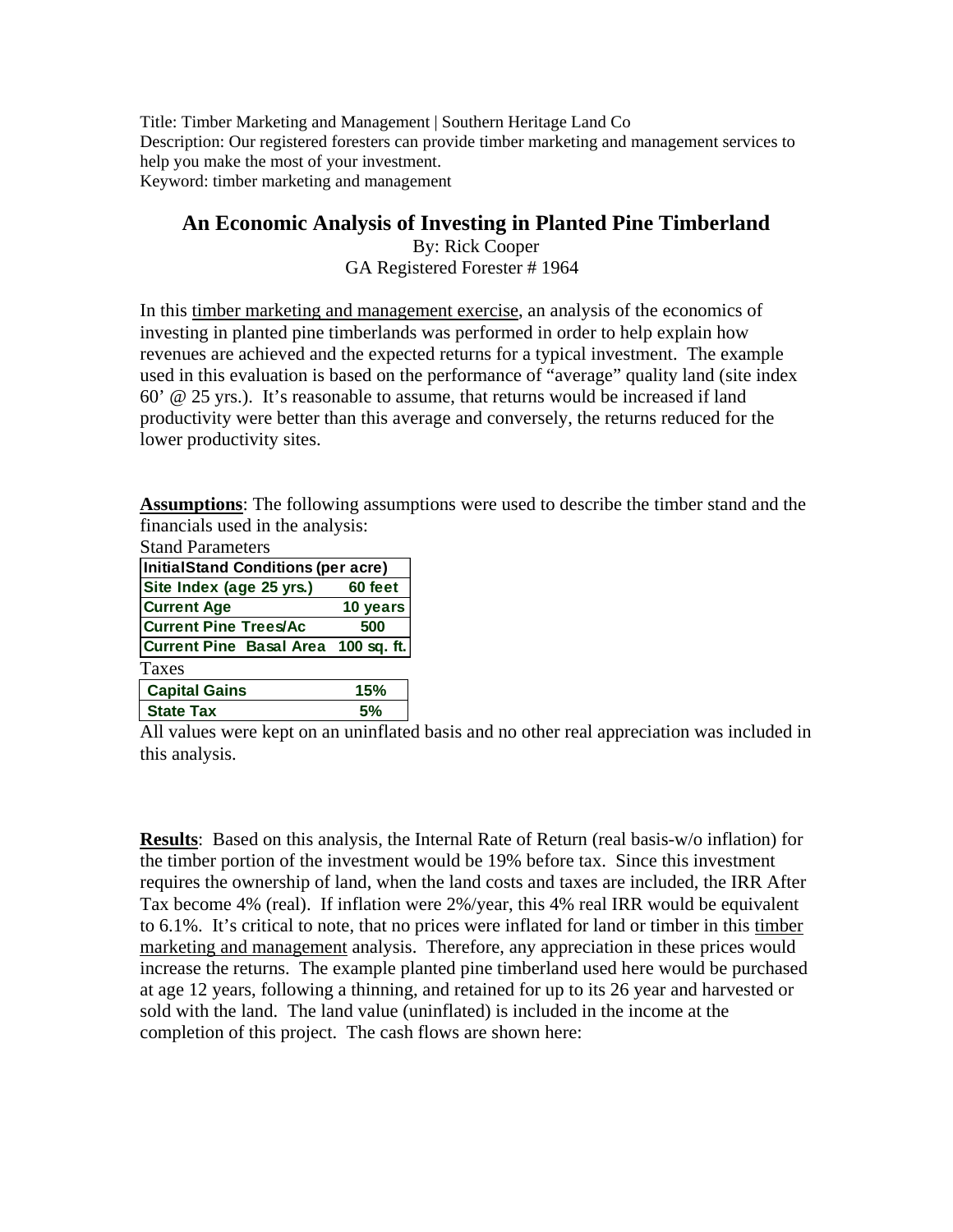|     |            |          |               |               |             |              |             | After Tax     |
|-----|------------|----------|---------------|---------------|-------------|--------------|-------------|---------------|
|     | State, Fed |          | Timber        | AdVal         | Hunt        |              |             | Cashl         |
| Age | Tax Impact |          | Tax           | Taxes         | Leasel      | Land         | Timber      | Flow          |
| 13  | \$         | 4.41     |               | \$<br>(31.00) | \$<br>10.00 | \$(2,500.00) | \$<br>(268) | \$<br>(2,785) |
| 14  | \$         | 4.41     |               | \$<br>(31.00) | \$<br>10.00 | \$           | \$          | \$<br>(17)    |
| 15  | \$         | 4.41     |               | \$<br>(31.00) | \$<br>10.00 | \$<br>-      | \$          | \$<br>(17)    |
| 16  | \$         | 4.41     |               | \$<br>(31.00) | \$<br>10.00 | \$<br>-      | \$          | \$<br>(17)    |
| 17  | \$         | 4.41     |               | \$<br>(31.00) | \$<br>10.00 | \$<br>-      | \$          | \$<br>(17)    |
| 18  | \$         | 4.41     |               | \$<br>(31.00) | \$<br>10.00 | \$<br>-      | \$          | \$<br>(17)    |
| 19  | \$         | 4.41     |               | \$<br>(31.00) | \$<br>10.00 | \$           | \$          | \$<br>(17)    |
| 20  | \$         | 4.41     |               | \$<br>(31.00) | \$<br>10.00 | \$<br>-      | \$          | \$<br>(17)    |
| 21  | \$         | 4.41     |               | \$<br>(31.00) | \$<br>10.00 | \$<br>-      | \$          | \$<br>(17)    |
| 22  | \$         | 4.41     |               | \$<br>(31.00) | \$<br>10.00 | \$<br>-      | \$          | \$<br>(17)    |
| 23  | \$         | 4.41     |               | \$<br>(31.00) | \$<br>10.00 | \$           | \$          | \$<br>(17)    |
| 24  | \$         | 4.41     |               | \$<br>(31.00) | \$<br>10.00 | \$           | \$          | \$<br>(17)    |
| 25  | \$         | 4.41     |               | \$<br>(31.00) | \$<br>10.00 | \$<br>-      | \$          | \$<br>(17)    |
| 26  | \$         | (498.86) | \$<br>(31.00) | \$<br>(31.00) | \$<br>10.00 | \$2,500.00   | \$<br>2,675 | \$<br>4,624   |

## **Planted Pine Cash Flow Summary**

Land (BT) Timber (BT) Total (AT) IRR 0% 19% 4%

**Timber Growth versus Value Growth:** Using a proprietary computer pine growth model based on data and algorithms from The University of Georgia's Warnell Forestry School, the average planted pine acre was projected for growth and value. Growth rates varied over the projected period form as low as 3.9 tons/acre/year to as much as 7.7 tons/acre/year. The chart below demonstrates these trends:

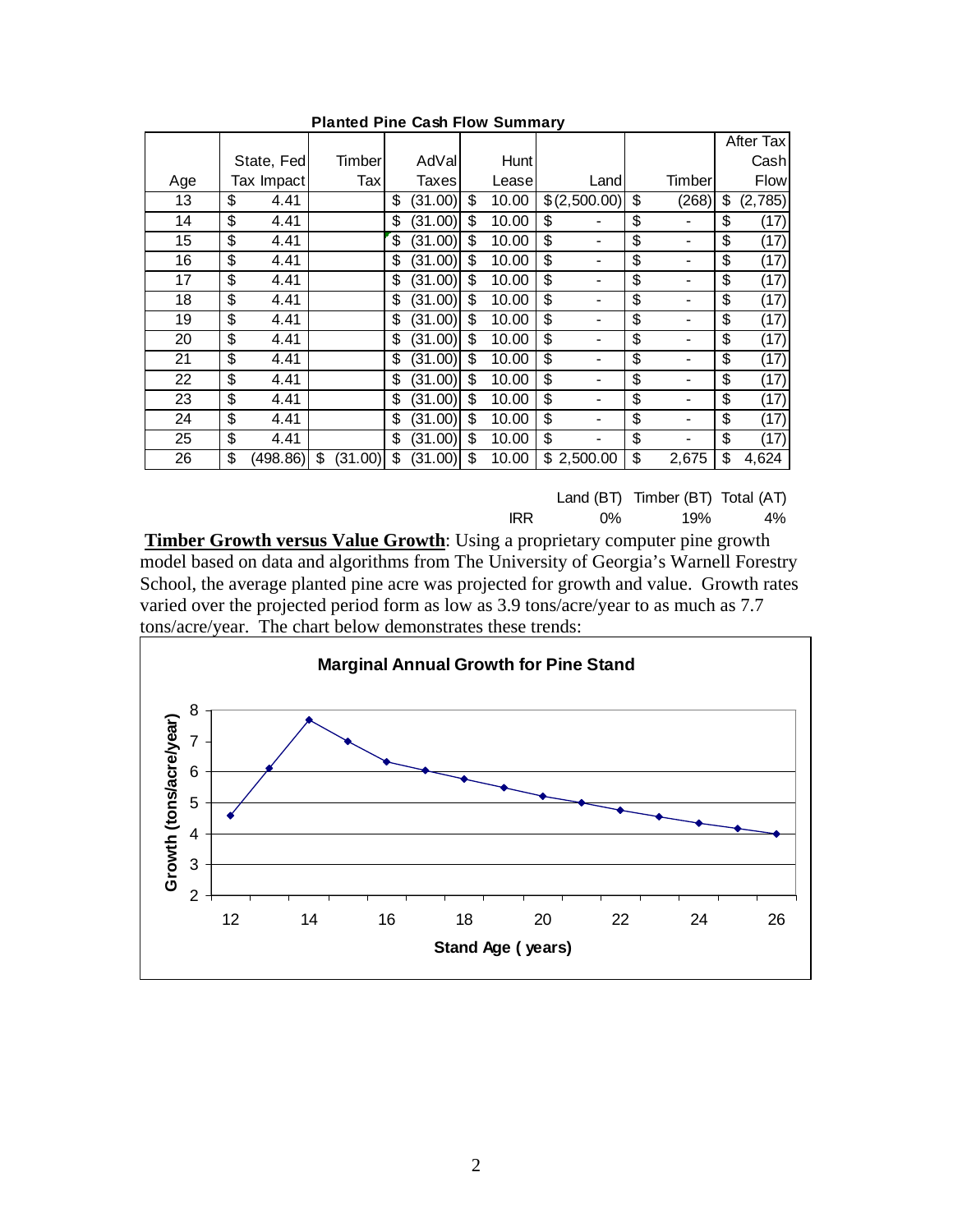



The value of different pine products depends to a large extent on the tree size and quality (limb & knots, forks, disease, etc). The largest and best quality trees are usually sold as sawtimber for use in lumber manufacturing. Chip-N-Saw trees are smaller that Sawtimber but have good quality enough for use in lumber manufacturing. Puplwood is usually the smaller trees, topwood, and cull that are used for manufacturing pulp and paper. Typical timber prices for these products is shown here:

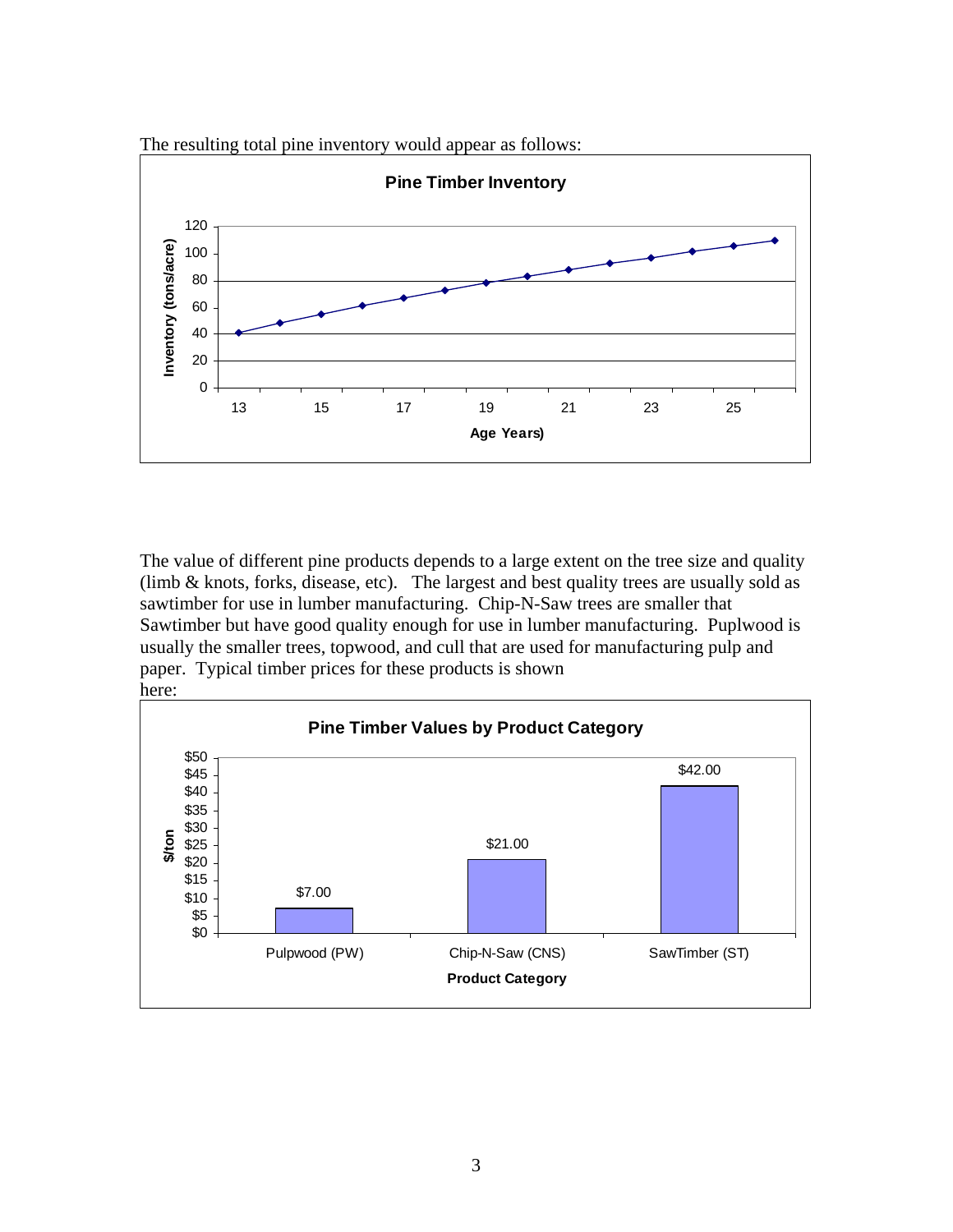As planted pine stands mature, the portion of the inventory that becomes larger and of better quality increases. So not only is the total inventory increasing each year, but the value of those tree is increasing as well. This creates an additive effect that is best displayed in the following chart of inventory value:



The performance of a timber investment is sensitive not only to the productivity of the land, but also timber prices. Timber marketing and management standards indicate that timber prices by product category do change relative to each other as supply and demand dynamics dictate. However, over time, prices have changed little on a real basis (w/o inflation). Predicting the future of timber pricing is risky but necessary if one is to consider the investment. This analysis assumed no real change in pricing. That assumption was based primarily on historical trends. Those trends are shown below on a real (uninflated) basis as follows: